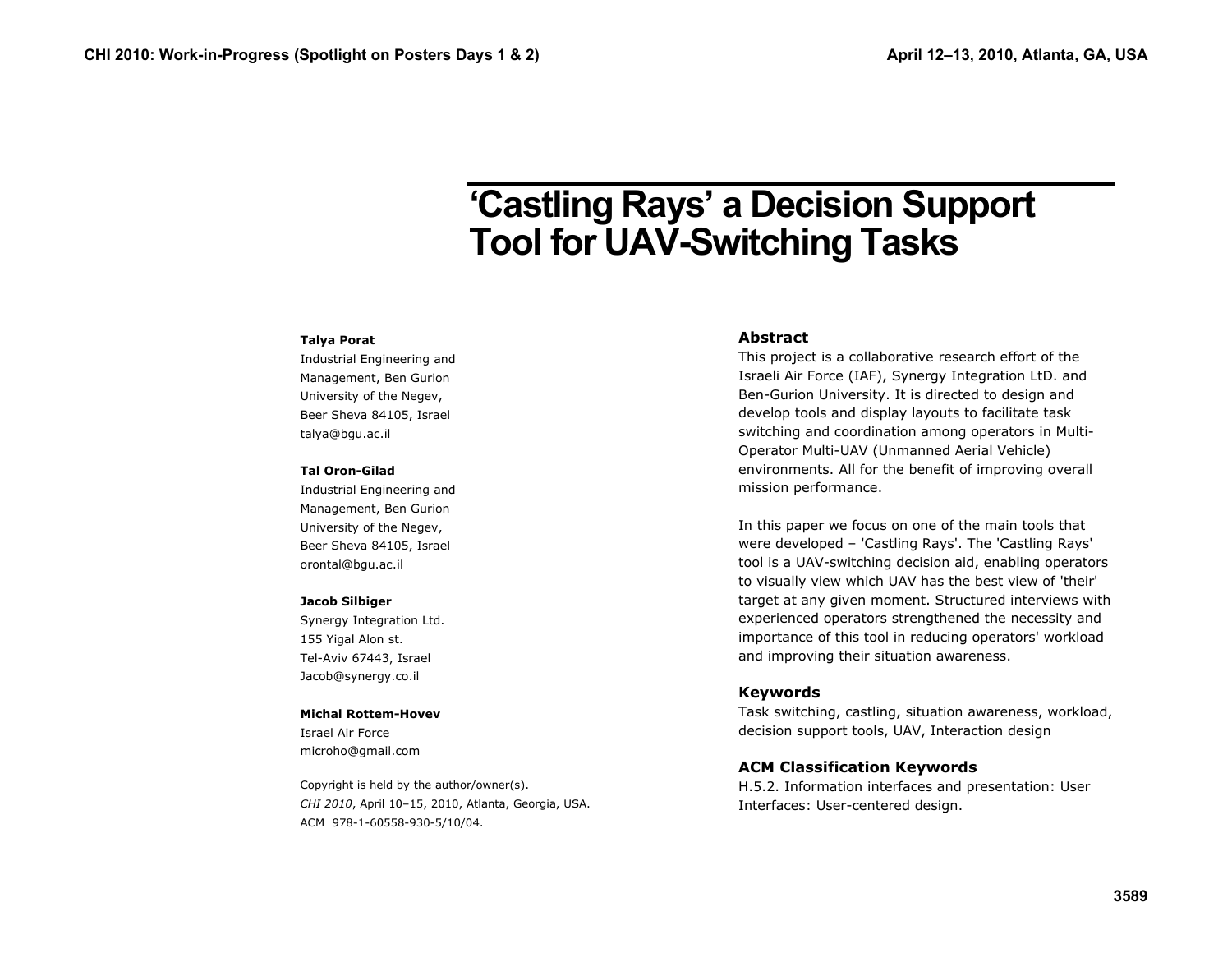# **General Terms**

Design, Human Factors, Performance

## **Introduction**

Multiple operators controlling multiple unmanned aerial vehicles (UAVs) will often require switching between UAVs. This switching is a time-critical, cognitively demanding task.

In the literature, task switching ranges from very simple stimuli-response tasks, where the switch costs are relatively low [5] to more complex domains such as UAV control and robotics [3]. In Multi-operator Multi-UAV (MOMU) environments, which are now common in battle management, switch costs may have a vital effect on mission accomplishment. Cognitive aspects of switch costs may be loss of orientation and situation awareness, increase in workload, and decrease in efficient verbal team communication. Thus, the switching between UAVs can disrupt operator performance [2]. As the autonomy of UAVs increases and interfaces improve, switch costs gradually become the bottleneck which limits the number of UAV's that a single operator can manage or be aware of [4].

Consequently, the aim of this project was to identify what information and which tools may facilitate quick and efficient task switching and coordination among MOMU operators, in order to decrease switch-costs and improve mission performance. For this purpose, The Israeli Air Force (IAF) collaborated with Synergy Integration LtD. and Ben-Gurion University to design and develop superior display layouts and tools. One of the main tools is the 'Castling Rays', which is the focus of this paper. The 'Castling Rays' tool is a UAVswitching decision aid, enabling operators to visually

view which UAV has the best view of 'their' target at any given moment.

In the next sections, we describe, from a humancomputer interaction perspective, the UAV switching task and the design and evaluation of the 'Castling Rays' tool.

# **UAV Switching**

In MOMU environments, the main reason for switching is concealment. Thus, the operator foresees that a moving target (e.g. a designated target vehicle) might enter a concealment zone (e.g. drive under a bridge, be obscured by buildings, or perform a turn) that would block the UAV's view. In order to maintain line of sight with the target, the operator is forced to switch to another UAV which has a complementary view.

Following human information processing [e.g. 6], the UAV switching task may be divided into three stages: (1) problem recognition (2) decision making and (3) action implementation. Such decomposition enables a more comprehensive evaluation of system performance [6] and encourages the design of tools supporting each stage:

- 1. Problem recognition recognize situations where the operators might lose line of sight with their targets.
- 2. Decision making identify and select which other UAV/s may be acquired (switched to) in order to fulfill the viewing gap and confirm that the desired UAV is available for switching.
- 3. Action implementation switch between the UAVs while preserving line of sight with the target.

The above process is time consuming, produces mental workload, and requires high individual and group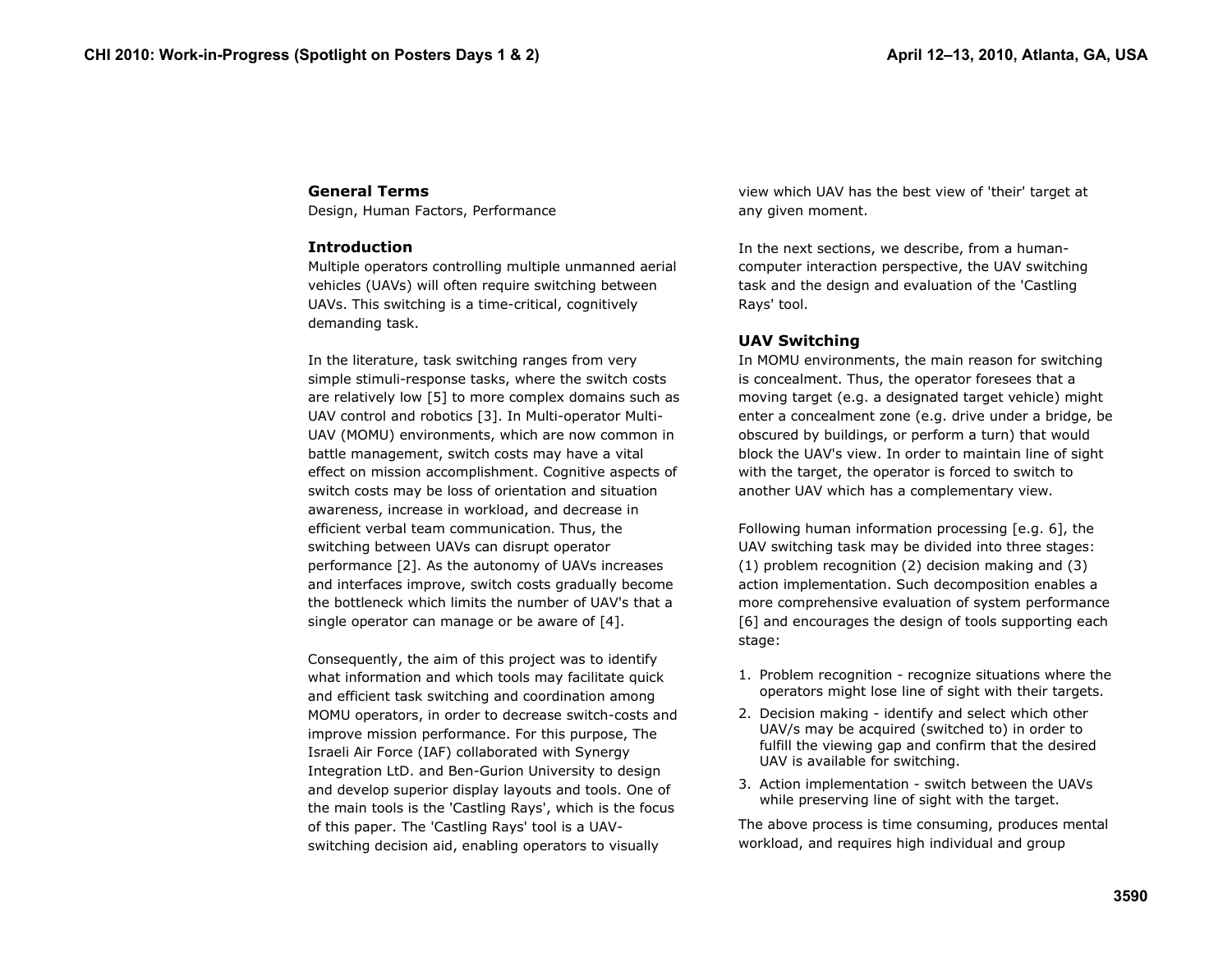situation awareness, including communication among operators. Thus, in each of the above stages, a human error may occur which may disrupt operator performance and lead to losing the target.

The main goal of the design and development of the 'Castling Rays' tool was to simplify the second stage (decision making) of the task switching process. This was done by presenting a visual display overlay on the dynamic video, enabling a visualization of which other UAV/s have the best view of 'the' target at any given moment. Thus, operators can acquire the desired information at a glance.

Previous research on presentation of synthetics visual overlay, in real time on the video imagery, has been demonstrated to reduce scanning time, reduce the need to mentally integrate spatial information from disparate sources, and facilitate attentional management [9]. Only recently, synthetic visual overlays were evaluated for UAV missions (for a detailed review see [2]). However, research in general on tools which facilitate UAV switching is scarce. The tools that exist concentrate mainly on the 'Action implementation' stage (the switching itself) [e.g. 3], and not on the 'decision support' stage. Thus, we are not familiar with other tools which were evaluated for facilitating the 'decision making' step, aiding operators to identify and select the optimal UAV for switching. Consequently, tools such as the 'Castling Rays' may be essential for completing the process of UAV switching successfully.

# **The 'Castling Rays' tool**

Today, in order to identify which UAV is optimal for switching, the operator mentally integrates spatial

information from disparate sources. First by locating the other UAV's in the command and control map (see figure 1), then by analyzing their field of view (line-ofsight) according to their location, and finally, by computing how the specific UAV will view his target. This process is not only time consuming but also requires mental and cognitive efforts, which are susceptible to human errors.



**figure 1.** UAV's on the command and control map. Here operators can view the location of all UAVs in the arena. Specifically in this example there are three UAVs (marked in red, green and yellow).

The 'Castling Rays' (shown in figure 2), enable the operator to view on the video stream window, at a glance, which UAV has the optimal line of sight to his/her target. This reduces the need of the operators to view and analyze data from the command and control map (Figure 1).

The 'Castling Rays' can be displayed automatically or by a press of a button, according to users' preference definitions. The tool has several characteristics: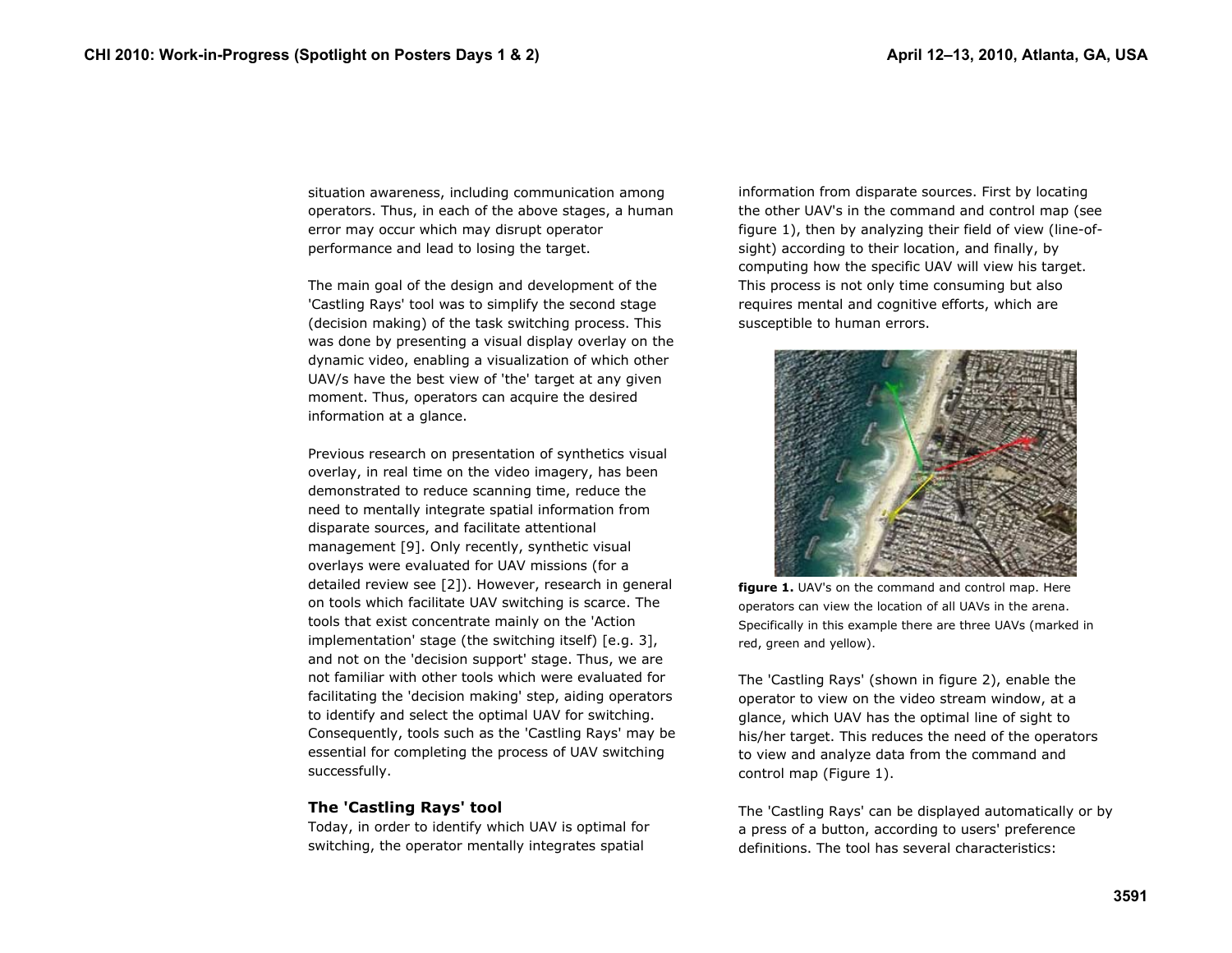г The color represents the color of the UAV.

г The width displays the distance of the UAV from the target - the closer the target is, the thicker the line.

г A dashed-line represents a limited line of sight.

г The inclination angle of the UAV is displayed in addition to the ray. An open-angle versus a closedangle (wider angles indicate that the UAV may be more susceptible to occlusions).



**figure 2.** 'Castling Rays' tool. Here in this example, the operator is monitoring a target with the red UAV. The castling tool shows the green UAV with a continuous line indicating that it has a good line of sight of 'my' target. The yellow UAV on the contrary is shown with a thinner dashed line which indicates that it has no line of sight of 'my' target.

# **Design Evaluation**

Structured interviews, which include first experiencing the tool followed by questioning, were performed with four subject matter experts (SMEs). The objective of these experience-based interviews was to evaluate whether the 'Castling Rays' tool enhances participants' overall situation awareness, decreases workload and improves performance on a switching-UAV task.

## *Methodology*

Participants performed a representative surveillance task (following a target vehicle). When they entered a concealment zone, they had to switch UAVs. There was no hierarchy among the MOMU team members. Hence, when one operator requested switching, the other operator had to agree (assuming the operator initiating the switch had the more prioritized task). Situation awareness, workload and specific objective performances were examined after participants completed trials both with and without the tool in a MOMU control simulation environment.

### *Experiential environment*

The interviews were held at Synergy Integration LTD, simulation facility. To avoid group consensus, each SME was interviewed individually, but was told that he was one of 3 operators handling 3 UAV's in a networked environment. One of the experimenters acted as the "two other operators" generating a MOMU team. The interview room included three working stations (a simulator running on a 17" PC with a mouse), one for the SME and two for the experimenter. Each interview was videotaped and notes were taken.

# *Interview procedure*

4 highly experienced male operators with similar military background, skills and experience were interviewed. Their age ranged from 25 to 28. Each interview session lasted 7-8 hours ( $\sim$  30 hours for all four interviewees), examining several tools and layouts. The orders of the layouts and tools were counterbalanced for participants and scenarios.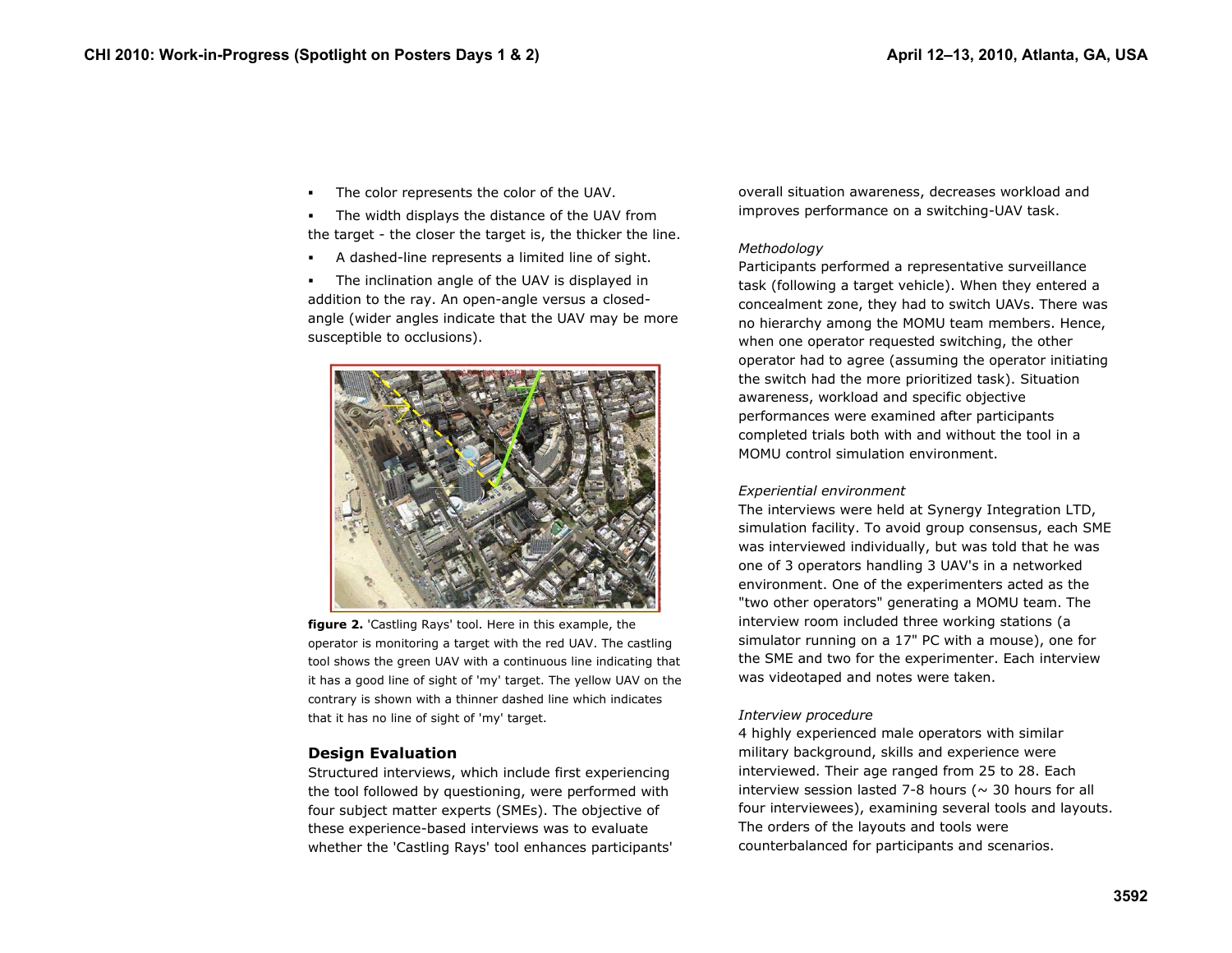#### *Measures*

A log file for each operator's experience was taken. Objective performance estimates included double-clicks (manual following of a target), UAV locks on target, and lock brakes (failure to lock on target due to concealment). These measures evaluate the taskswitching efficiency. In addition, the utility of the tool as a decision aid was assessed using three subjective measures: Workload (SWAT – [7]); SA (SART; Situational Awareness Rating Technique – [8]); and Team SA (Teamwork dimensions and behaviors – adapted from [1]).

#### **Results**

Collapsing across the various display layouts that were examined, the 'Castling Rays' tool was found to be the most essential and useful tool. The tool was an efficient decision support aid, by improving situation awareness, decreasing workload and increasing team situation awareness significantly relative to when the tool was absent (Figure 3).



**Figure 3** Normalized (scale of 0-1) subjective measures of Workload (lower workload is better), Individual SA, and Team SA, with and without the 'Castling Rays' tool.

The use of the tool also improved operators' interaction and objective task performance during switching (figure 4). Specifically, the number of 'target locks' was similar with and without the tool. However, the number of lock-breaks and the number of double-clicks (which is used to manually follow the target) was reduced when using the tool. This could also imply that utilizing the 'Castling rays' tool reduced both mental and physical workload.



**Figure 4** Objective measures of number of target locks, locks breaks and double-clicks, with and without the 'Castling Rays'.

While the necessity of the tool was unquestionable, suggestions for improving the tool were raised and are summarized below (participants' quotes are italicized):

- $\blacksquare$  The rays should be thinner. A thick ray may obscure important information like a door of a vehicle. *"We often do not 'lock' on a target if the cross hair obscures the display".*
- п The operators should be able to choose which rays of which team member they desire to maintain. *"Often some of the UAVs are not relevant and their rays are overloading the display".*